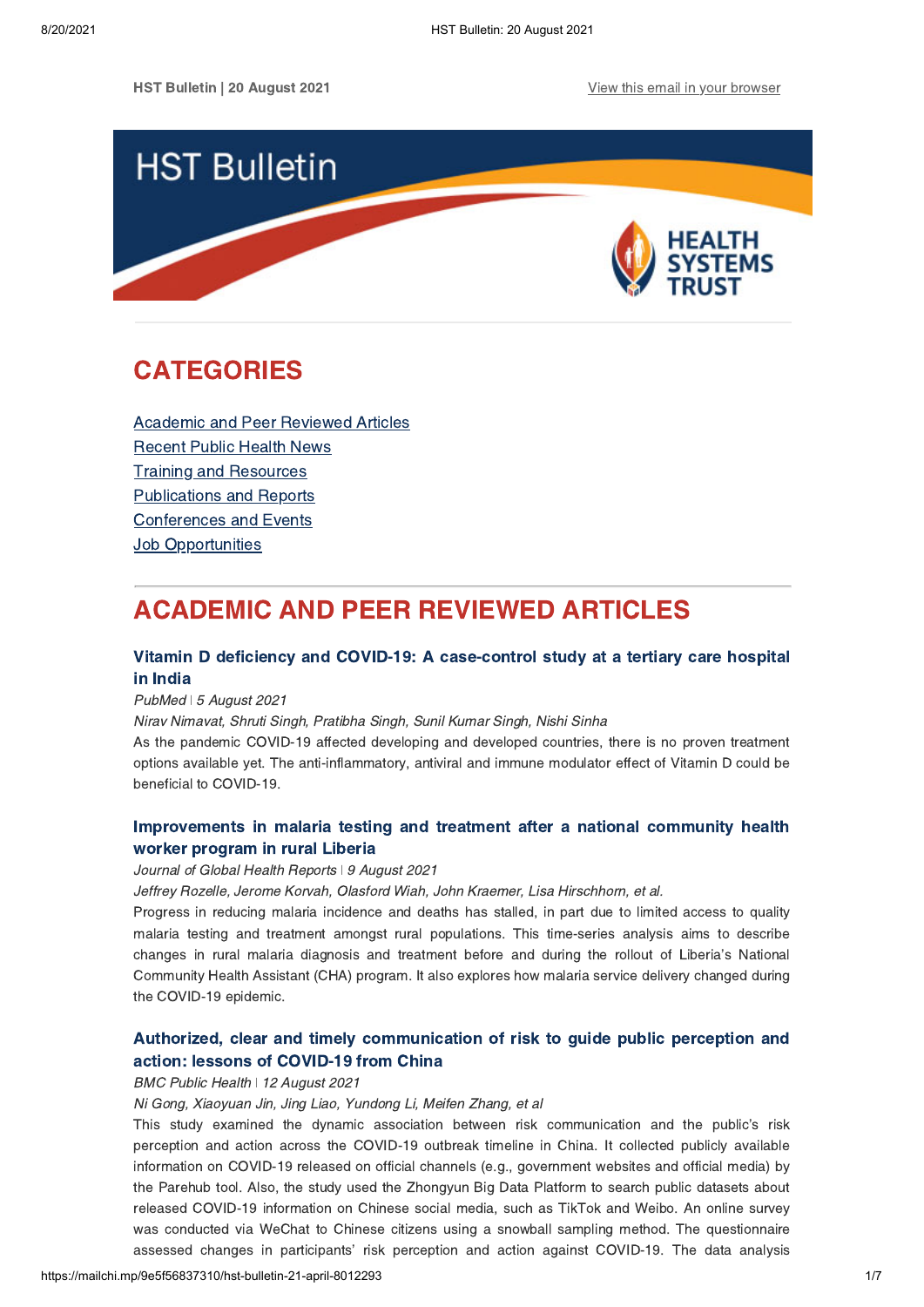examined information content and release-time trajectories against the public's risk perception and actions over time.

## [Internet Gaming Disorder in adolescence: investigating profiles and associated risk](https://bmcpublichealth.biomedcentral.com/articles/10.1186/s12889-021-11394-4) factors

BMC Public Health | 12 August 2021

## [Mirna Macur](https://bmcpublichealth.biomedcentral.com/articles/10.1186/s12889-021-11394-4#auth-Mirna-Macur) and [Halley Pontes](https://bmcpublichealth.biomedcentral.com/articles/10.1186/s12889-021-11394-4#auth-Halley_M_-Pontes)

Electronic gaming is a popular free-time activity and its deleterious effects have been considered by the American Psychiatric Association and World Health Organization. More recently 'Gaming Disorder' (GD) has been added to the 11th revision of the International Classification of Diseases, while 'Internet Gaming Disorder' (IGD) remains as a tentative disorder in the 5th revision of the Diagnostic and Statistical Manual of Mental Disorders. This study aimed to explore the characteristics of young gamers at risk for developing IGD.

## [Rapid genome sequencing in hospitals to identify potential vaccine-escape SARS-](https://www.thelancet.com/journals/laninf/article/PIIS1473-3099(21)00482-5/fulltext)CoV-2 variants

### The Lancet Infectious Diseases | 13 August 2021

#### Luke Snell, Penelope Cliff, Themoula Charalampous, Adela Alcolea-Medina, Saidat Ebie, et al.

SARS-CoV-2 genome sequencing is embedded in academic and public health laboratories, but whether there are benefits to rapid sequencing in front-line hospital laboratories is unclear. We did rapid genome sequencing of SARS-CoV-2-positive nose and throat swabs from patients admitted to our hospital since July 7, 2021, to identify potential SARS-CoV-2 vaccine-escape variants for infection control and public health purposes. In addition, we did PCR-based genotyping of all new SARS-CoV-2 cases for three south London hospitals (Guy's and St Thomas', King's College, and Princess Royal University) using the AusDiagnostics SARS-CoV-2 Typing Panel (16-well) on the AusDiagnostics HighPlex, sequencing any non-typeable results. We identified two cases of a potential vaccine-escape variant from the B.1.621 lineage.

#### [100 years on: The impact of the discovery of insulin on clinical outcomes](https://drc.bmj.com/content/9/1/e002373)

#### BMJ Open Diabetes Research & Care | 16 August 2021

#### John Buse, Melanie Davies, Brian Frier, Athena Philis-Tsimikas

Throughout history, up to the early part of the 20th century, diabetes has been a devastating disorder, particularly when diagnosed in childhood when it was usually fatal. Consequently, the successful pancreatic extraction of insulin in 1921 was a miraculous, life-changing advance. In this review, the truly transformative effect that insulin has had on the lives of people with type 1 diabetes and on those with type 2 diabetes who are also dependent on insulin is described, from the time of its first successful use to the present day. We have highlighted in turn how each of the many facets of improvements over the last century, from advancements in the properties of insulin and its formulations to the evolution of different methods of delivery, have led to continued improvement in clinical outcomes, through the use of illustrative stories from history and from our own clinical experiences. This review concludes with a brief look at the current challenges and where the next century of technological innovation in insulin therapy may take us.

## [Association between widespread pain and dementia, Alzheimer's disease and](https://rapm.bmj.com/content/early/2021/08/02/rapm-2021-102733) stroke: a cohort study from the Framingham Heart Study

#### Regional Anesthesia & Pain Medicine | 16 August 2021

### Kanran Wang and Hong Liu

Chronic pain may be an early indicator of cognitive decline, but previous studies have not systematically examined the population-level associations between widespread pain and adverse cognitive outcomes and stroke. This study was designed to determine the association between widespread pain, a common subtype of chronic pain, and subsequent dementia, Alzheimer's disease dementia and stroke.

#### [\(Return to Top\)](#page-0-1)

# <span id="page-1-0"></span>RECENT PUBLIC HEALTH NEWS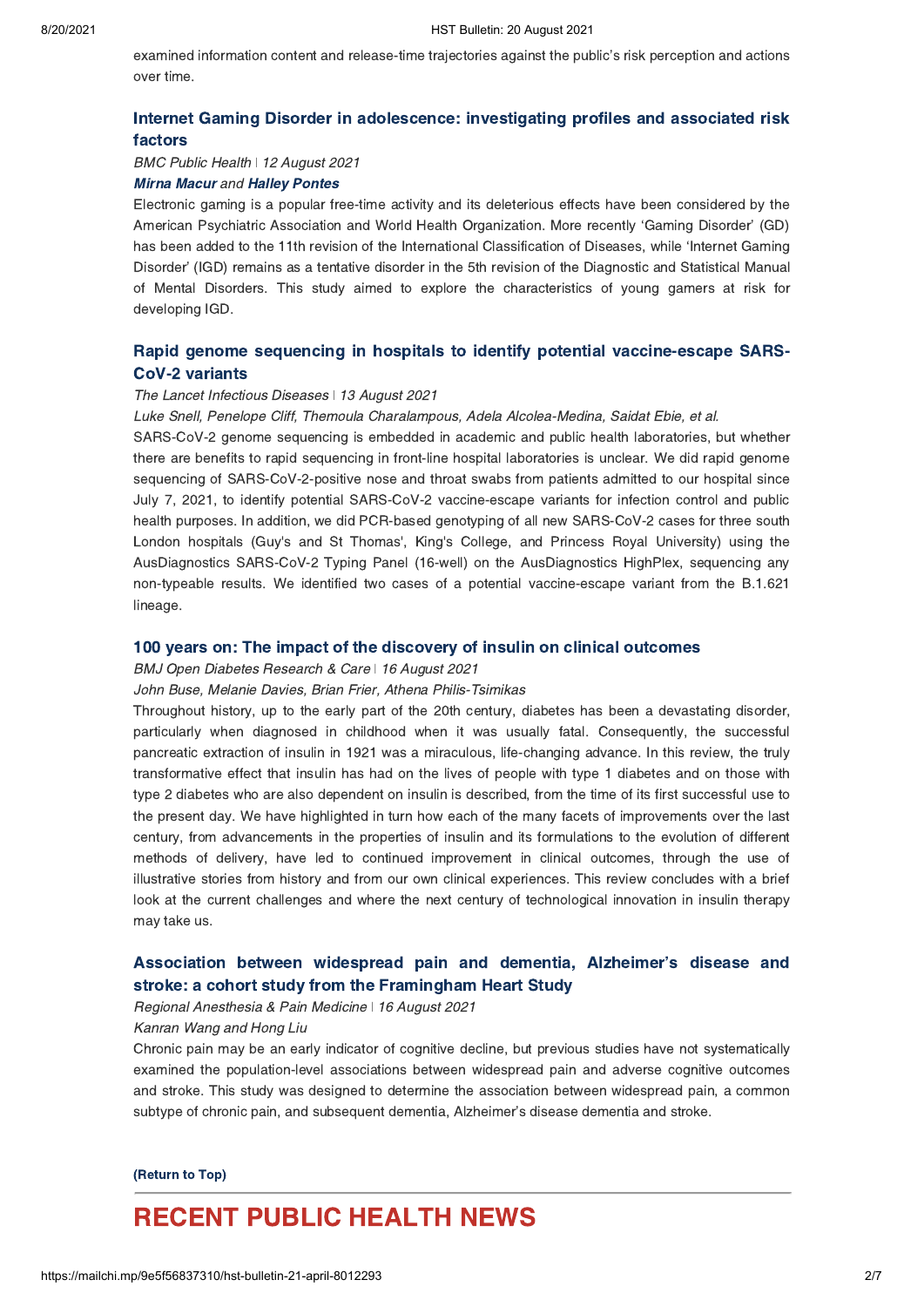#### [Eradication of pit toilets at Limpopo schools still a pipe dream](https://health-e.org.za/2021/08/12/eradication-of-pit-toilets-at-limpopo-schools-still-a-pipe-dream/)

## Health-E News | 13 August 2021

The family of five-year-old Michael Komape, who drowned in a pit latrine more than seven years ago, as still battling with the Department of Basic Education to ensure the eradication of unsafe and unhygienic toilets at Limpopo schools. On 20 January in 2014, five-year-old Michael Komape drowned after falling into a pit toilet at Mahlodumela Lower Primary school, in Chebeng village, outside Polokwane, in Limpopo. Yet, more than seven years after the tragedy, many learners at public schools in the province are still forced to use old, dilapidated and dangerous pit toilets. This, according to Michael's older sister, Lydia Komape, is a clear indication that the Limpopo Department of Education and that national Department of Basic Education do not care about the safety of learners. Speaking to Health-e News, Komape said that since the incident that took Michael's life, not enough has been done by either department to eradicate dangerous pit toilets at public schools, something that bothers the family.

## [Has COVID taught us anything about pandemic preparedness?](https://www.nature.com/articles/d41586-021-02217-y)

## Nature | 13 August 2021

Researchers warn that plans to prevent the next global outbreak don't consider the failures that have fuelled our current predicament. As nations struggle to control the COVID-19 pandemic, scientists warn that deadly outbreaks of other viruses are inevitable. History is clear on this: more than six distinct influenza pandemics and epidemics have struck in just over a century. Ebola viruses have spilled over from animals about 25 times in the past five decades. And at least seven coronaviruses, including SARS-CoV-2, have brought illness and death. Expecting to avoid another spillover is about as realistic as stopping lightning from sparking a forest fire. "Preventing a pandemic may not be possible, so being prepared is the key," says Youngmee Jee, chief executive at the Pasteur Institute in South Korea. Epidemiologists and researchers who specialize in biosecurity and public health have been outlining preparedness plans for at least 20 years. The core components consist broadly of surveillance to detect pathogens; data collection and modelling to see how they spread; improvements to public-health guidance and communication; and the development of therapies and vaccines.

#### [Cote d'Ivoire declares first Ebola outbreak in more than 25 years](https://www.afro.who.int/news/cote-divoire-declares-first-ebola-outbreak-more-25-years)

#### World Health Organization | 14 August 2021

The Ministry of Health of Cote d'Ivoire today confirmed the country's first case of Ebola since 1994. This came after the Institut Pasteur in Cote d'Ivoire confirmed the Ebola Virus Disease in samples collected from a patient, who was hospitalized in the commercial capital of Abidjan, after arriving from Guinea. Initial investigations found that the patient had travelled to Cote d'Ivoire by road and arrived in Abidjan on 12 August. The patient was admitted to a hospital after experiencing a fever and is currently receiving treatment. Guinea experienced a four-month long Ebola outbreak, which was declared over on the 19 June 2021. There is no indication that the current case in Cote d'Ivoire is linked to the earlier outbreak in Guinea. Further investigation and genomic sequencing will identify the strain and determine if there is a connection between the two outbreaks. This year Ebola outbreaks have been declared in the Democratic Republic of the Congo and Guinea, but it is the first time an outbreak has occurred in a large capital city such as Abidjan since the 2014–2016 West Ebola outbreak.

### [Crime in SA | Fake news fuels social media hysteria](https://www.enca.com/news/crime-sa-fake-news-fuels-social-media-hysteria)

#### eNCA | 15 August 2021

Communities in Durban are recovering after the recent riots. At the same time, the role of social media and fake news in fuelling animosity between communities is becoming clearer. The Phoenix Massacre hashtag was among those that drove anti-Indian sentiment. It will now form part of a Human Rights Commission investigation into the unrest. As groups of looters raided shops and made their way into some neighbourhoods, communities took it upon themselves to protect lives and livelihoods. The absence of police and law and order gave rise to vigilantism and people were murdered. Police have arrested 22 suspects who have already appeared in court. One of the main drivers of public conversation about the unrest in Durban has been social media. The Digital Forensics Research Lab has studied the Phoenix Massacre hashtag, which was coined very early on during the riots. The Digital Forensics Research Lab's Jean Le Roux said, "the way that the social media scene weaponised that by taking old videos, decontextualised videos and try and inflame the situation on the ground."

## [Variants, the fourth wave, vaccines and the unlikelihood of herd immunity: What](https://www.dailymaverick.co.za/article/2021-08-15-variants-the-fourth-wave-vaccines-and-the-unlikelihood-of-herd-immunity-what-might-happen-in-south-africa/)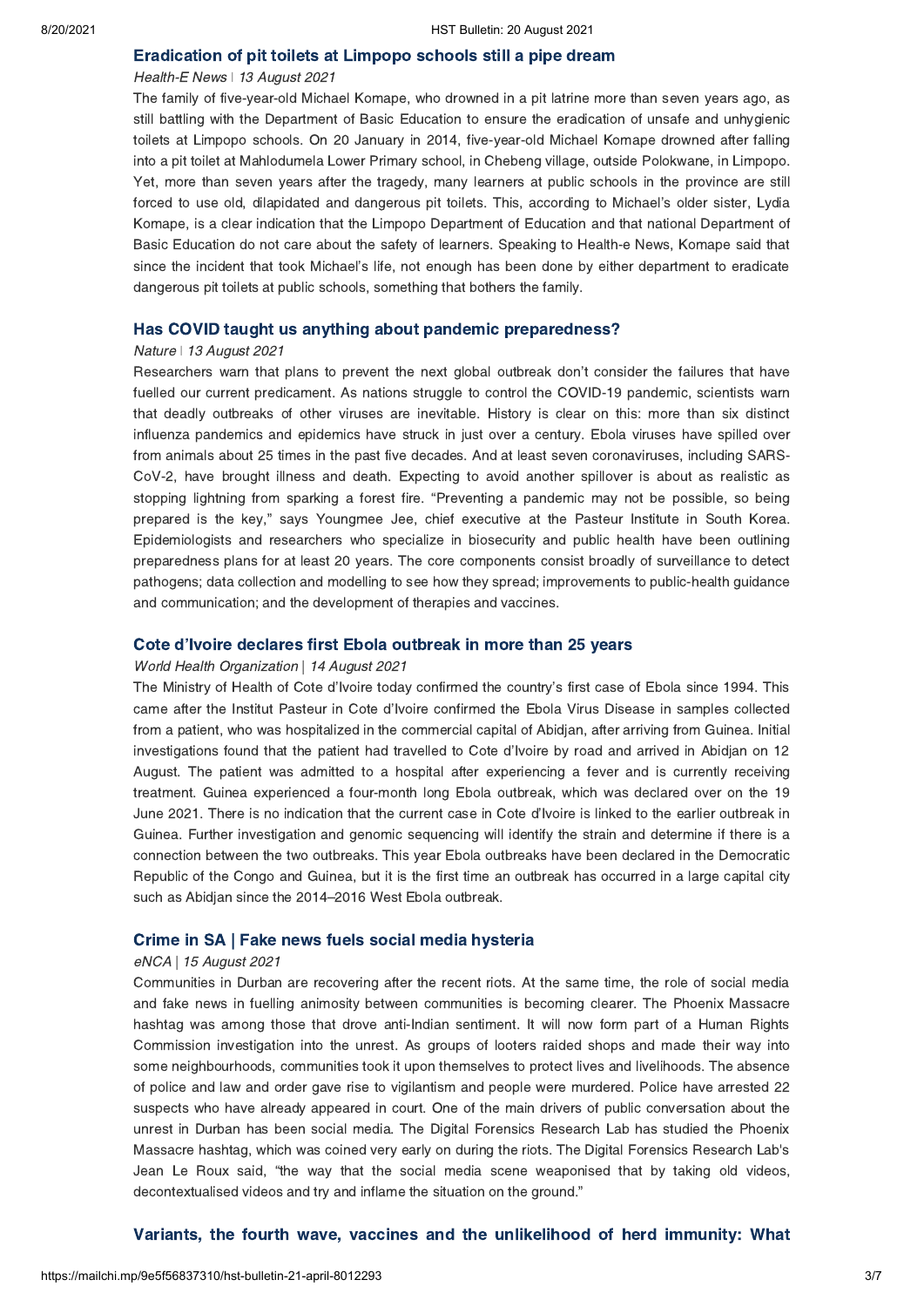# [might happen in South Africa?](https://www.dailymaverick.co.za/article/2021-08-15-variants-the-fourth-wave-vaccines-and-the-unlikelihood-of-herd-immunity-what-might-happen-in-south-africa/)

## Daily Maverick | 16 August 2021

The rise of the scary-sounding variants, a South African third Covid-19 wave that was much worse than the first or second for most of the country, and the introduction of multiple vaccines has confused many of us. Uncertainty about the future is always frightening. This is especially so when scientists don't explain things clearly, or where there is disagreement around ideas like 'herd immunity', whether the new variant makes you sicker than the previous ones, and speculation about how the virus will evolve further. In this article, we try to explain the current scientific understanding, and, more importantly, some scenarios that may evolve as we stare down a fourth wave, and how you should plan your life.

## [CANSA seal of recognition aims to promote health living](https://health-e.org.za/2021/08/16/cansa-seal-of-recognition-aims-to-promote-health-living/)

#### Health-E News | 16 August 2021

CANSA's Smart Choice Endorsement Program will award a seal of recognition to products that have health benefits and reduce the risk of cancer, in a bid to promote healthy living among South African consumers. The Cancer Association of South Africa (CANSA) hopes to promote a healthy lifestyle among South Africans and lower their risk of developing cancer, through its revitalised seal of recognition initiative that endorses products which may assist in reducing the cancer risk and are free of all known carcinogens and toxins. According to CANSA nutritional expect Megan Pentz-Kluyts, it is important for South Africans to have information about products that offer health benefits when they go shopping.

## A controversial 'NHI-focused' [change could hit South Africa –](https://businesstech.co.za/news/lifestyle/513188/a-controversial-nhi-focused-change-could-hit-south-africa-as-doctors-look-at-leaving/) as doctors look at leaving

#### BusinessTech | 16 August 2021

Trade union Solidarity has slammed proposed regulations that will introduce a 'Certificate of Need' for healthcare practitioners in South Africa. In terms of the new regulations, all healthcare practitioners must apply for a certificate that will enable them to practice. They will then be prescribed where and how they may practice, the union said. Solidarity said it vehemently opposess these regulations which, as a result of the implementation of the certificate, will threaten ownership rights of private practices. "The state only has one goal in mind and that is to centralise health care in its entirety," said Henru Krüger, sector head of the professional guild at Solidarity.

## [Women in Health: It's in the genes for Professor Michèle Ramsay](https://www.spotlightnsp.co.za/2021/08/16/women-in-health-its-in-the-genes-for-professor-michele-ramsay/)

#### Spotlight News | 16 August 2021

As a child, Professor Michèle Ramsay never thought of a future in academia or receiving an 'Oscar in Science'. She was interested in climbing trees and pretending trees were spaceships. By the time she started her first year at the University of Stellenbosch, Ramsay had lived in four countries – South Africa (Vereeniging), Mexico, Canada, and the United Kingdom. Her father was an engineer and the family followed him to where his job took him. It is these experiences that gave Ramsay valuable insight into the diversity of people and which shaped her worldview.

## [South Africa: Durban Parents Demand Schools Close After Learner Dies of Covid](https://allafrica.com/stories/202108170437.html)

#### AllAfrica ǀ 17 August 2021

Protest follows death of 12-year-old Kaitlyn Pillay. Education expert warns of "dire" cost to children of closing schools. On Sunday and Monday parents held placard demonstrations in Phoenix, Durban, demanding schools close because of Covid-19. The protest comes after a 12-year-old, grade 7 learner at Wembley Primary School, Kaitlyn Pillay, died on Saturday. The protesters say measures to combat Covid are inadequate at schools. The KwaZulu-Natal Parent Association says it is inundated with calls from worried parents.

### [Telehealth services on the up as COVID-19 maintains grip](https://health-e.org.za/2021/08/17/telehealth-services-on-the-up-as-covid-19-maintains-grip/)

#### Health-E News | 17 August 2021

The COVID-19 pandemic has ushered in new ways of doing things to curb the spread of the virus, with one significant trend being the adoption of telehealth services. Telehealth – where patients consult their doctors virtually – has become a prominent trend in the wake of the ongoing COVID-19 pandemic. It essentially involves consulting with your medical practitioner virtually and receiving a prescription if needed after the consultation. According to a study, the COVID-19 pandemic has made telehealth the primary means through which patients interact with their health providers. However, there is a concern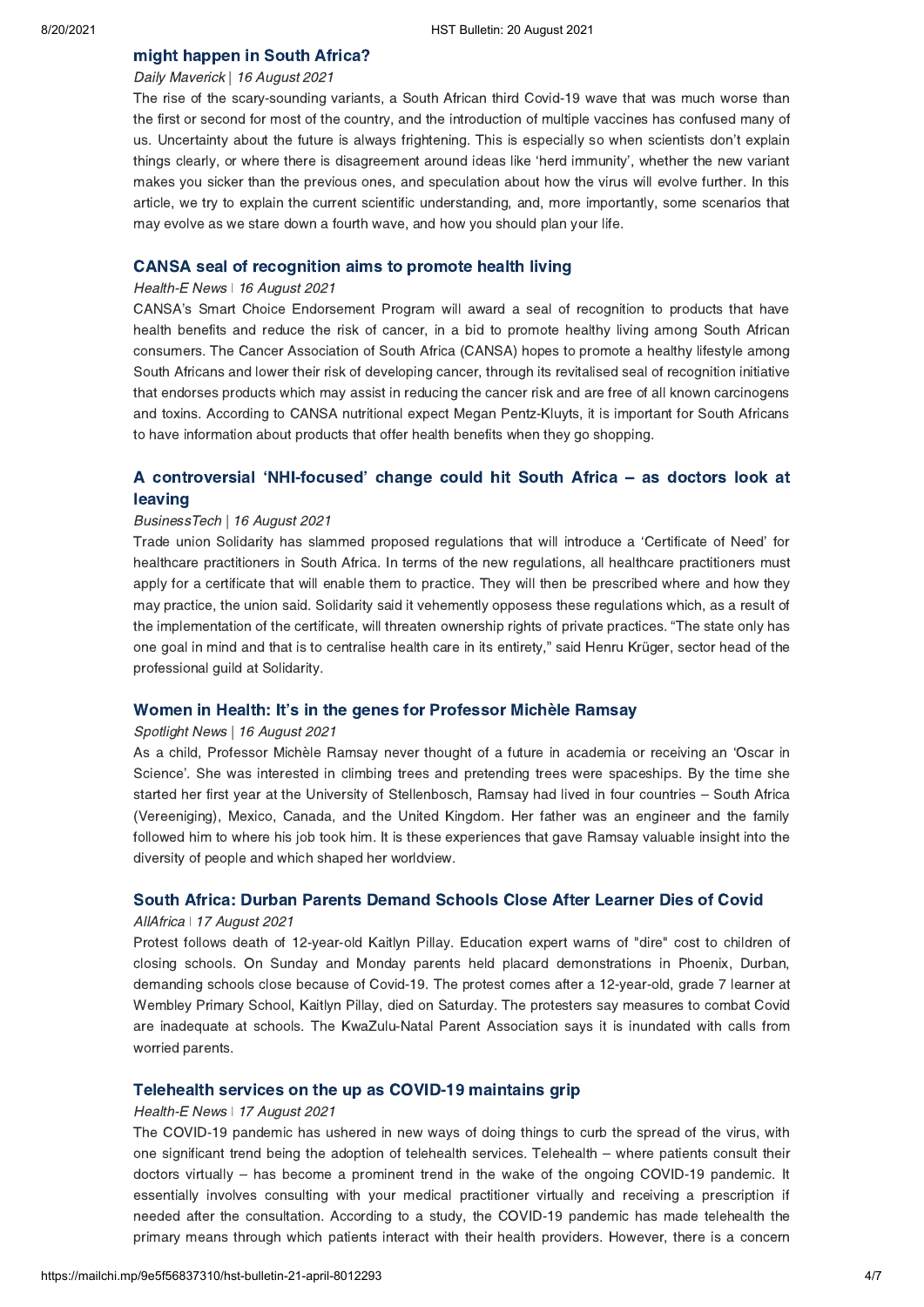that the pandemic will exacerbate the existing disparities in overall healthcare utilisation and telehealth utilisation.

#### [Opinion: COVID-19 booster jab – are we ready for a third shot?](https://health-e.org.za/2021/08/16/opinion-covid-19-booster-jab-are-we-ready-for-a-third-shot/)

#### Health-E News | 17 August 2021

As South Africa continues to battle the third wave of the pandemic and is likely to face a fourth towards the end of the year, a debate has started around whether South Africans would be willing to get a COVID-19 booster jab. The looming fourth COVID-19 wave is predicted to affect South Africa from October through to December. This is according to experts such vaccinologist Prof Shabir Madhi, from Wits University, and Dr Nicolas Crisp, deputy director-general at the Department of Health. These predictions come at a time when the devastation of the third wave continues to be felt by many South Africans and the easily transmissible Delta variant has taken the lives of many since the beginning of the year. The urgency of the question: to boost or not to boost? is influenced by the uncertainty and fear of the unknown in terms of the loss and continued lifestyle shift that will take place if we aren't as protected as we can be from the fourth wave. But how willing are most South Africans to get another COVID-19 jab?

### [Medicines stockouts once again reported in North West](https://www.spotlightnsp.co.za/2021/08/19/medicines-stockouts-once-again-reported-in-north-west/)

#### Spotlight | 19 August 2021

A recent report by Ritshidze, a community monitoring project started by organisations representing people living with HIV, paints a grim picture of public healthcare services in North West province. The report, titled [North West: State of Health,](https://ritshidze.org.za/wp-content/uploads/2021/06/Ritshidze-North-West-State-of-Health-2021.pdf) asserts that the province's public healthcare system has been in a state of crisis for many years.

## Correlation  $\neq$  causation: How to link a death to COVID vaccines for sure

#### Bhekisisa | 19 August 2021

Nobody has died as a result of COVID vaccines in South Africa, according to the country's medicines regulator, the South African Health Products Regulatory Authority (Sahpra), which monitors side-effects. Fifty-three deaths of people who had been vaccinated against COVID had been reported to Sahpra between May 17 and July 31 — 0.0007% of the 7 059 283 doses administered in that period. (This data excludes side-effects or deaths reported for [the Sisonke study,](http://sisonkestudy.samrc.ac.za/) for which the last doses were administered on May 16).

#### [\(Return to Top\)](#page-0-1)

# <span id="page-4-0"></span>TRAINING AND RESOURCES

## [HSTi offers accredited and non-accredited short courses and full programmes](https://www.hstinstitute.co.za/Training)

The Health Systems Training Institute (HSTi) is the training arm of the Health Systems Trust (HST), a leading force in the South African public health sector. HST was established in 1992, on the brink of democracy in South Africa, and has since played a significant role in strengthening the national primary health system through health research, informatics, clinical support, capacity-building and training.

## [Human Sciences Research Council \(HSRC\) #YearLater national survey to evaluate](https://wa.me/27600601111?text=hi) how COVID-19 has affected South Africans a year later

How have you coped during the pandemic?

#### Please participate by clicking on the #datafree link https://research.datafree.co/r/HSRCOYL

#### NDoH HealthWorker Connect

This HealthWorker Connect WhatsApp service has a vast amount of COVID-19 and vaccine related content, and also allows health workers to screen symptoms to get advice on what protocol to follow depending on their COVID-19 risk. It has a set of learning modules focused on helping health workers build resilience, not only during these challenging times, but given the fact that their roles are so demanding in general.

## [Development of the Next PEPFAR Strategy: Vision 2025](https://www.state.gov/development-of-the-next-pepfar-strategy-vision-2025/)

Under the PEPFAR Strategy for Accelerating HIV/AIDS Epidemic Control (2017-2020), the U.S. President's Emergency Plan for AIDS Relief (PEPFAR) made significant strides toward reducing HIV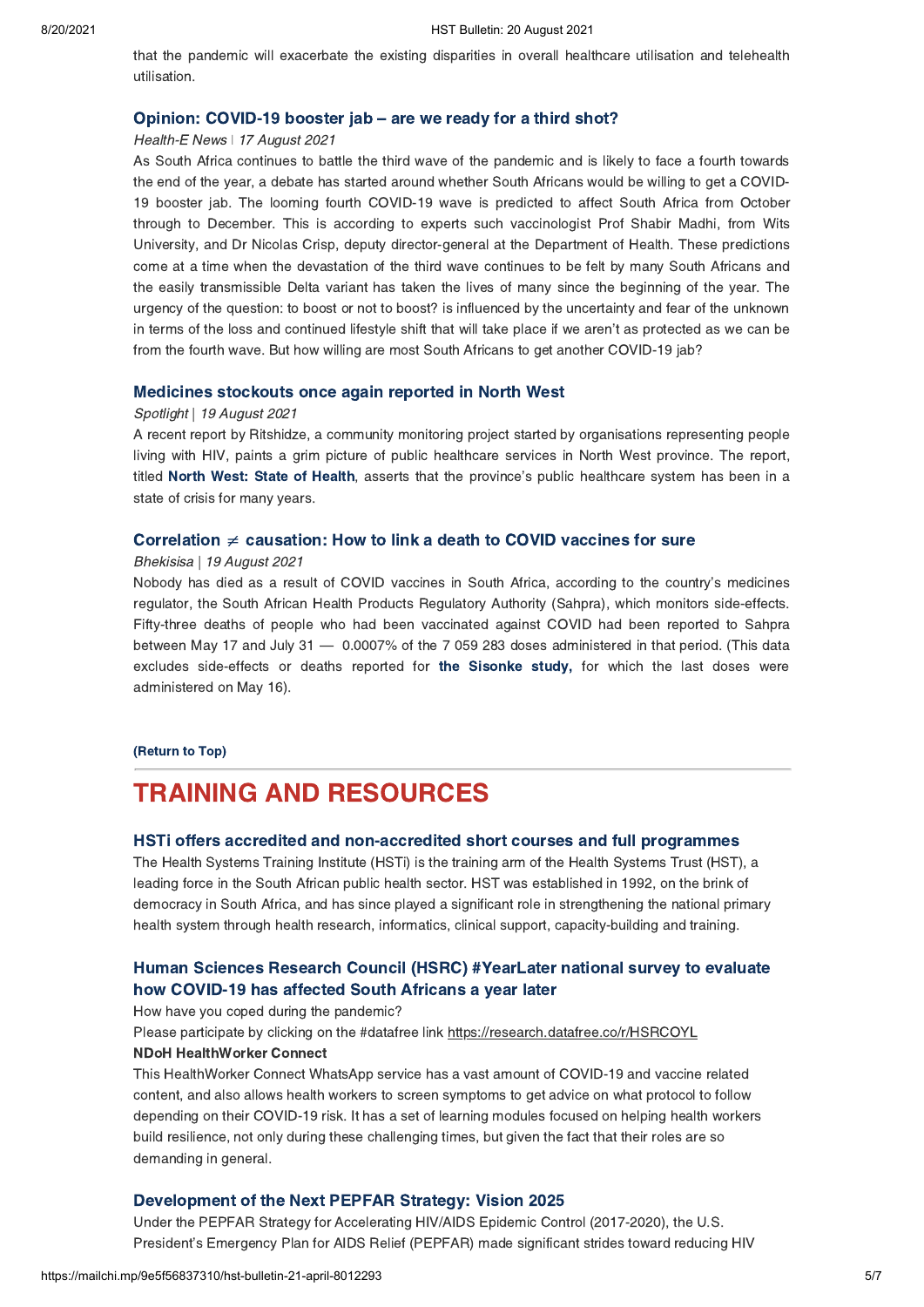#### 8/20/2021 HST Bulletin: 20 August 2021

infections, saving lives, and supporting many countries to achieve or approach HIV/AIDS epidemic control. With that strategy reaching its conclusion at the end of 2020, PEPFAR is pleased to continue partnering across sectors in development of the next PEPFAR Strategy, with a vision for 2025. Building on the critical inputs received from a diversity of stakeholders through a broad-based survey administered in the fall of 2020 and the release of Guiding Principles for the Next Phase of PEPFAR on World AIDS Day 2020 – PEPFAR is holding a series of Virtual Listening Sessions from August 9-16, 2021, to further inform development of the next PEPFAR Strategy: Vision 2025. The below Listening Sessions are organized by individual sector/constituencies, and grounded in the latest data. Video recordings of each session are now available.

#### [\(Return to Top\)](#page-0-1)

# PUBLICATIONS AND REPORTS

# [Using multidimensional poverty and vulnerability indices to inform equitable](https://www.who.int/publications/i/item/9789240031852) policies and interventions in health emergencies

### The WHO | 17 August 2021

To prevent or mitigate the health equity impacts of health emergencies, or the health dimensions of humanitarian emergencies, analysts and decision-makers require an evidence-base to inform equitable planning, policy making, and interventions. In addition to several existing emergencies rapid assessment tools, multidimensional poverty and vulnerability indices (MPIs or MVIs) have been used for measurement, analyses, and policy guidance in several countries around the world. This research brief provides an overview of the use of MPIs and MVIs in health emergencies, with the goal of sharing insights and lessons learned. This brief shares experiences from Afghanistan, Colombia, Honduras, Iraq, and select countries in southern Asia. This research brief will also inform national health authorities when looking for ways to reinforce health equity into their measurement approaches in their policies before, during and after a health emergency.

[\(Return to Top\)](#page-0-1)

# <span id="page-5-0"></span>JOB OPPORTUNITIES

# [HEALTH SYSTEMS STRENGTHENING \(HSS\) UNIT: Community Mobilisation Co](https://www.hst.org.za/Pages/Community-Mobilisation-Co-ordinator.aspx)ordinator

Closing Date: 23 August 2021

# [HEALTH SYSTEMS STRENGTHENING \(HSS\) UNIT: Community Educator-Engagers –](https://www.hst.org.za/Pages/Community-Educator-Engagers-%E2%80%92-DO-ART-Project.aspx) DO ART Project

Closing Date: 31 August 2021

[\(Return to Top\)](#page-0-1)



Copyright © 2019 HEALTH SYSTEMS TRUST, All rights reserved.

Our mailing address is: hst@hst.org.za